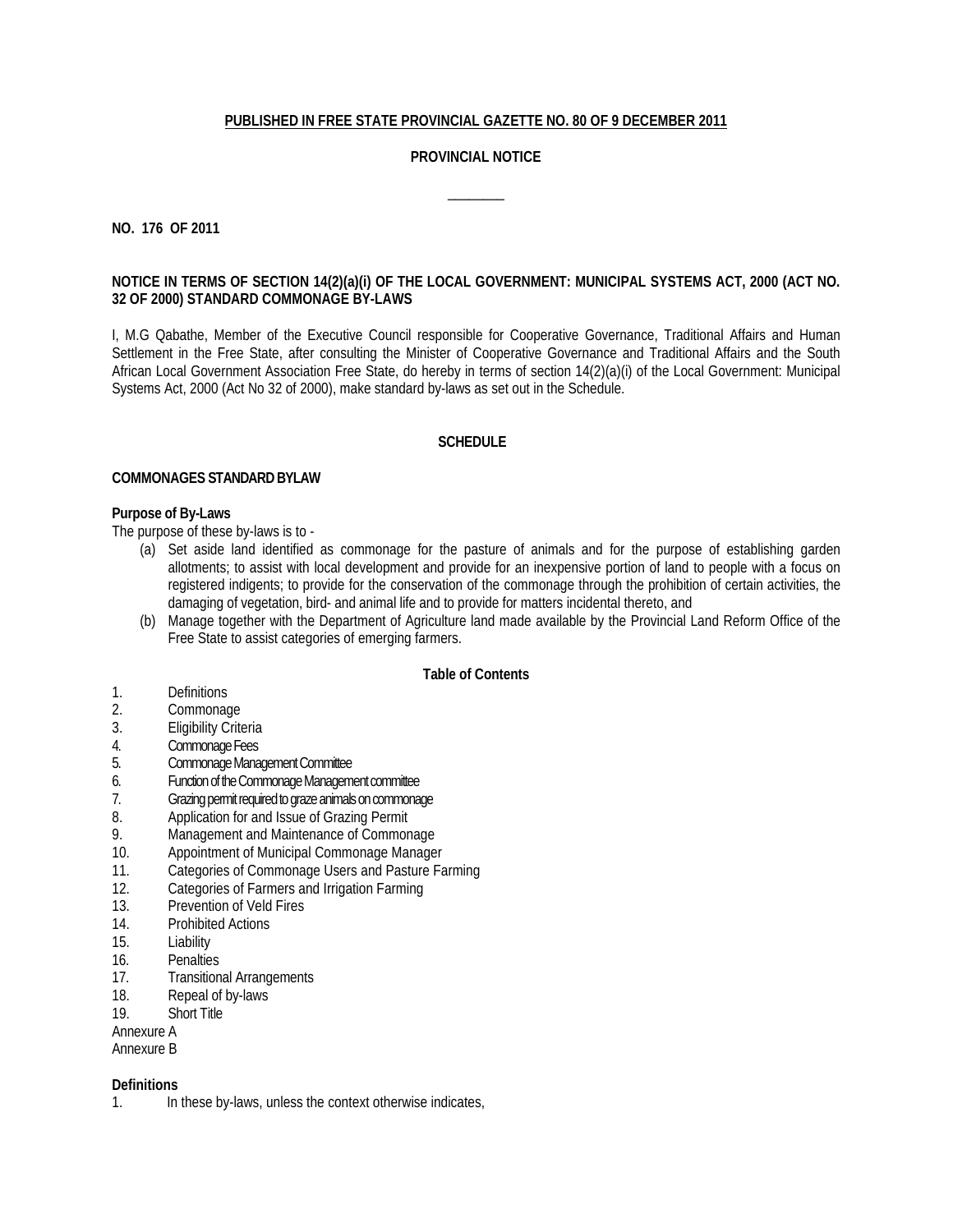**"animal"** means any livestock defined hereunder: cattle, sheep, goat (ruminants); horse, mule, donkey (non-ruminants) ostrich (monogastic) and pig or the hybrid of such animal).

**"commonage"** means any land or portion of land which is in possession or under the control of the municipality and set aside by the municipality for the purposes of establishing grazing camps for animals, irrigation land or plots for gardening or other economic activity, excluding any farm the municipality is leasing to a commercial farmer as an entity;

**"commonage management committee"** means a representative management body comprising at least 1member but not more than 2 members of the owner, X members of the beneficiary group and X other persons agreed to by the Owner and the Beneficiary Group;

**"Department of Agriculture"** means the National Department responsible for Agriculture;

**"commonage manager"** means a manager appointed in terms of Section 56 of the Local Government: Municipal Systems Act, 2000 (Act 32 of 2000) by a Municipal Council, after consultation with the municipal manager, who is directly accountable to the municipal manager.

**"municipal area"** means any land situated inside the area of jurisdiction of the Municipality of which the Municipality is the owner, but outside the boundaries of any residential area;

**"Municipality"** means the …………………………… Local Municipality established in terms of Section 12 of the Local government: Municipal Structures Act, 1998 (Act No. 117 of 1998), and includes any political structure, political office bearer, councillor, duly authorised agent thereof or any employee thereof acting in connection with these by-laws by virtue of a power vested in the municipality and delegated or sub-delegated to such political structure, political office bearer, councillor, agent or employee;

**"Municipal Manager"** means the person appointed in terms of section 82 of the Local Government: Municipal Structures Act 1998 (Act No. 117 of 1998);

**"permit holder''** means the person to whom a permit has been issued by the Municipal Manager in terms of these by-laws;

**"plot"** means any portion of a commonage set aside by the municipality for other purposes than grazing or irrigation farming.

### **Commonage**

2. (1) The Municipality may by resolution, subject to the provisions of any law or any restrictions regarding the use of land in the title deed of that land:

- (a) Reserve suitable municipal land as commonage,
- (b) At any time add defined municipal land to the commonage so reserved, and
- (a) At any time, partly or wholly in consultation with the Premier of the Free State withdraw any land which forms part of the commonage.
- (2) The Provincial Land Reform Office may purchase and make available land to the municipality in terms of section 10 of the Provision of Land and Assistance Act, 1993 (Act No. 126 of 1993) for the purpose of farming activities by categories of emerging farmers.
- (3) The Municipality must subject to the provisions of any law or any restrictions regarding the use of land in the title deed of that land manage together with the Department of Agriculture any land acquired by the Provincial Land Reform Office and transferred to the Municipality for the purpose of a commonage as such;
- (4) The Municipality may subject to the provisions of any law or any restrictions regarding the use of land in the title deed of that land at any time, partly or wholly withdraw any land which forms part of the commonage, excluding the commonage or portion of the commonage mentioned in subsection (2), in consultation with the Premier of the Free State.

### **Eligibility Criteria**

- 3. The following persons would be eligible for using the commonage:
	- (a) residents of the town owning the commonage, and
	- (b) households that qualify in terms of municipality's indigent policy

### **Commonage Fees**

4. The Council by resolution may set fees for the use of commonage land and for this purpose may differentiate between categories of commonage users.

### **Commonage Management Committee**

5. (1) Users of land on the commonage must establish a commonage management committee facilitated by the Municipal Manager as set out in Annexure A;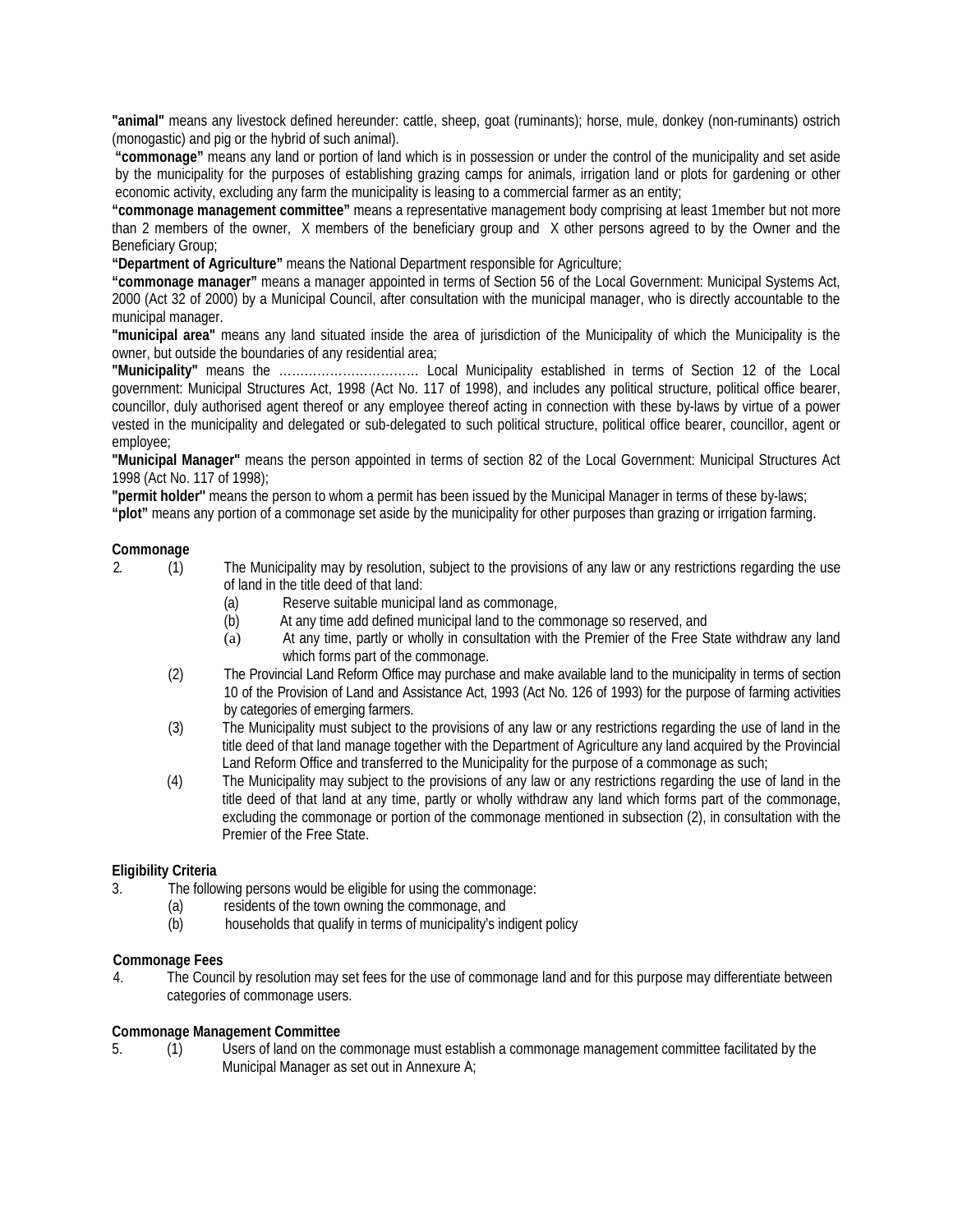- (2) The Municipal Manager in the event of leasing the commonage to a functioning commonage management committee may not issue grazing or irrigation permits to or enter into a lease agreement with any individual person or group of persons in respect of that commonage;
- (3) The Municipal Manager shall lease the commonage as a unit to a commonage management committee established in terms of subsection (1) for a period not exceeding 9 years and eleven months under such conditions as determined by the Council;
- (4) The commonage management committee must sub-let grazing camps or irrigation land for farming activities to specific interest groups and or farmers recognised by that commonage management committee in respect of the specific categories of users and farmers identified in sections 11 or 12 for a period of not less than one year but not exceeding five years.
- (5) The original lease or rent agreement mentioned in subsection (4) must be handed to the Municipal Manager for safekeeping.
- (6) The lessee of a camp, plot, or land on the commonage shall not sublease such camp land or field.<br>(7) The lease agreements contemplated in subsection (4) and the agreements contemplated in subs
- (7) The lease agreements contemplated in subsection (4) and the agreements contemplated in subsection (6) shall not lapse when the commonage management committee ceases to exist. In such event the municipal manager must forthwith facilitate the election of a new commonage management committee in terms of Annexure A to take over the powers, functions, assets, liabilities and budget of the previous commonage management committee.

### **Functions of the commonage management committee**

- 6. The commonage management committee should serve as an advisory body, or in its absence, the Municipal Manager or nominated municipal official must: —
	- (1) Divide each piece of land reserved as commonage in terms of section 3, in separate camps suitable for the grazing of animals, gardening plots, or irrigational land allocating a number to each camp, garden plot and irrigational land;
	- (2) Provide, in each camp, plot or irrigational land in consultation with and assistance of the Department of Agriculture such facilities as may be necessary for the maintenance of animals, gardening or irrigation in that camp plot or land;
	- (3) Compile proper maps of each piece of land reserved as part of the commonage, indicating at least the boundaries of camps, plots, gates and waterholes;
	- (4) Establish and maintain the following:-
		- (a) A separate budget for the commonage;<br>(b) A commonage management plan linked
		- A commonage management plan linked to the Municipal Integrated Development Plan, and
		- (c) A register of all registered animals kept on municipal commonages.
	- (5) Allocate the animals of each permit holder, lessee or renter to a specific camp or camps and notify such permit holder accordingly;
	- (6) Ensure that the necessary infrastructure (fences, water, roads etc) is in place before any permit is issued or lease or rental agreements are entered into;
	- (7) Ensure that the minimum water requirements as set out in Annexure B are met, and in the event where available water for grazing animals falls below the minimum requirements, the Municipality will support commonage users to restore the recommended levels subject to the availability of funds and resources.
	- (8) Ensure that leases or rental agreements are fair and fully understood by the lessee or renter
	- (9) Ensure that the Municipality, permit holders, lessees and renters adhere to the commonage management plan.
	- (10) Ensure that commonages are accessible to persons registered as indigent in terms of the municipality's indigent policy and endeavour to terminate as soon as possible any leases or users agreements with any institutions or persons other than registered indigent persons or the commonage management committee;
	- (11) Develop and implement a proper program of rotation of grazing on land reserved as commonage by the Municipality; and
	- (12) Keep proper records, open for public inspection, regarding-
		- (i) all permit or lease holders or renters;
		- (ii) dates of expiry of all permits;

(iii) payments or exemptions of payment of all permit holders,

and any other matter which, in the opinion of the Municipal Manager, needs to be recorded.

### **Grazing permit required to graze animals on commonage**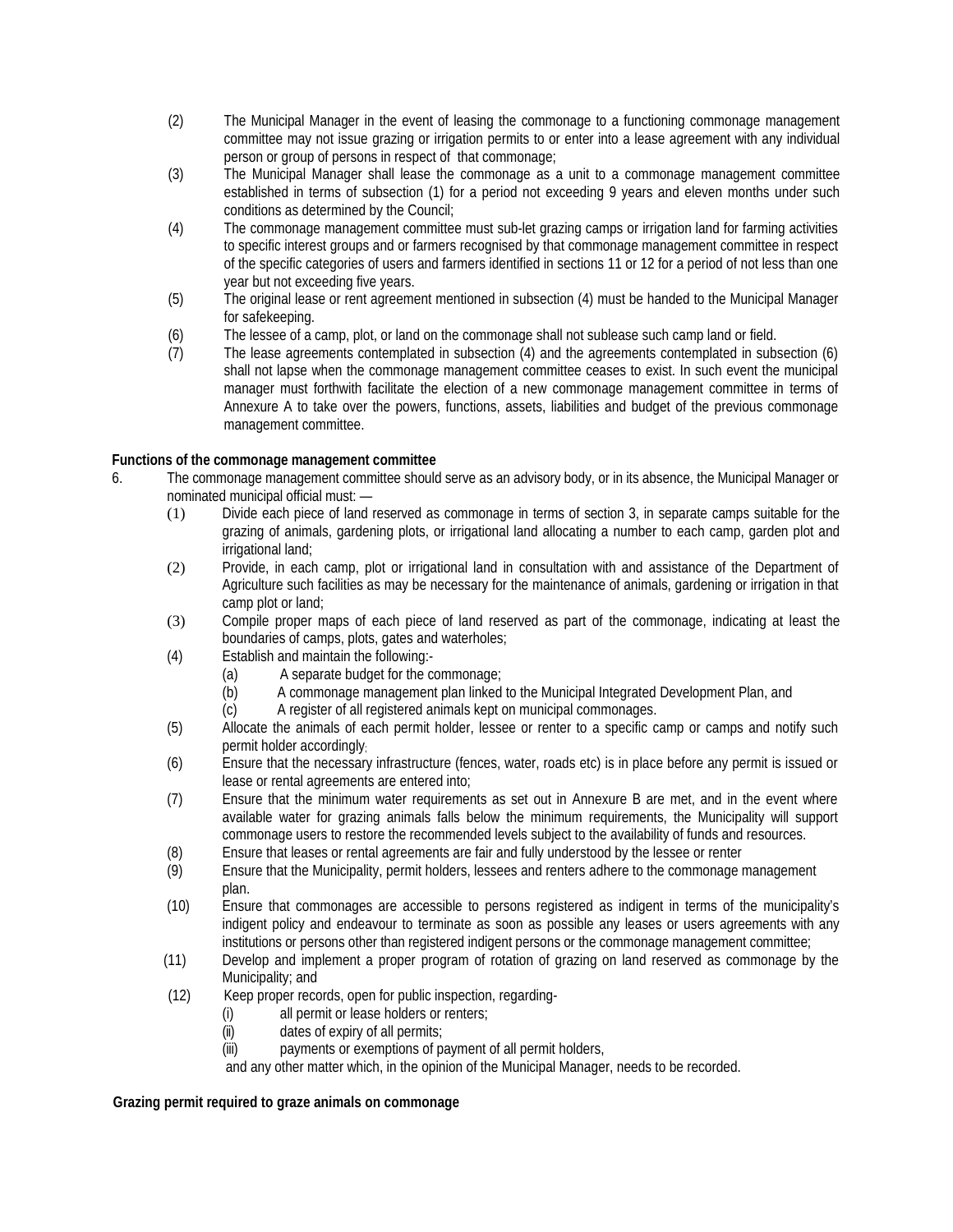- 7. (1) A person must not graze animals on the commonage of the Municipality, unless;
	- (a) he or she is the holder of a grazing permit issued by the Municipal Manager in consultation with the Commonage Management Committee, in respect of a category 1 user as identified in section 10, subject to the conditions of such permit stipulating the camp number in the commonage and the number and kind of animals to be kept in the camp;
	- (b) he has paid the applicable fees, determined by the Municipality in respect of the period for which the grazing permit was issued.
	- (2) A permit holder may partly or wholly be exempted from the payment of such commonage fees in terms of the indigent policy of the Municipality.

# **Application for and issue of grazing permit**

- 8. (1) An application for a grazing permit by a category 1 user as identified in section 12 must -
	- (a) be directed to the Municipal Manager
	- (b) be on the prescribed form made available by the Municipality for this purpose;
	- (c) contain adequate proof that the applicant is a South African citizen and a permanent resident within the area of jurisdiction of the Municipality; and
	- (d) contain such further particulars as the Municipality may require.
	- (2) When considering an application, the commonage management committee together with Municipal Manager must take into account the availability and condition of land in the commonage of the Municipality to accommodate the required number of animals for which application is made;
	- (3) After due consideration of the application, the commonage management committee together with the Municipal Manager must -
		- (a) issue the permit as applied for by the applicant;
		- (b) issue a permit for a lesser number of animals than applied for; or<br>(c) give written notification to the applicant that his or her application
		- give written notification to the applicant that his or her application was unsuccessful and state the reasons thereof.
	- (4) An aggrieved person may in terms of section 62(4)(b) of the Local Government: Municipal Systems Act, 2000 (Act No. 32 of 2000), appeal to the Municipality against a finding of the commonage management committee and Municipal Manager.
	- $(5)$  A permit for the grazing of animals on the municipal commonage is  $-$ 
		- (a) valid for not less than one year or more than 5 years and all permits shall lapse on the  $30<sup>th</sup>$  June of the year of termination;
		- (b) subject to the conditions set out in the permit, and;
		- (c) subject to prior payment of the applicable fees determined by the Municipality.
	- (6) The Municipal Manager in consultation with the Commonage Management Committee or designated official may withdraw a permit for the grazing of animals on the municipal commonage if the permit holder contravenes or fails to—
		- (a) comply with a condition subject to which the permit was issued;
		- (b) comply with any provision of this By-law;
		- (c) comply with a lawful direction by the Municipal Manager or of the veterinary surgeon appointed by the Municipality, or
		- (d) pay the applicable fees as determined by Council within 30 days after becoming due,

Provided a permit holder had been given a 14-day notice to comply or provide reasons why his permit should not be withdrawn.

(7) A permit to graze animals on the commonage of the Municipality is not transferable and may not be subleased.

# **Management and Maintenance of Commonage**

- 9. (1) The Municipal Manager is responsible for the proper management and maintenance of all land, infrastructure and equipment forming part of the commonage.
	- (2) The Municipal Manger must register and keep record of all animals kept on the commonage in terms of a valid permit or lease or rental agreement.
	- (2) The Municipality has the right to gather all animals on the commonage from time to time to ascertain if the animals are registered with the Municipality. All animals, which are not registered, will be impounded.
	- (3) It is the owner's responsibility to mark and register his animals.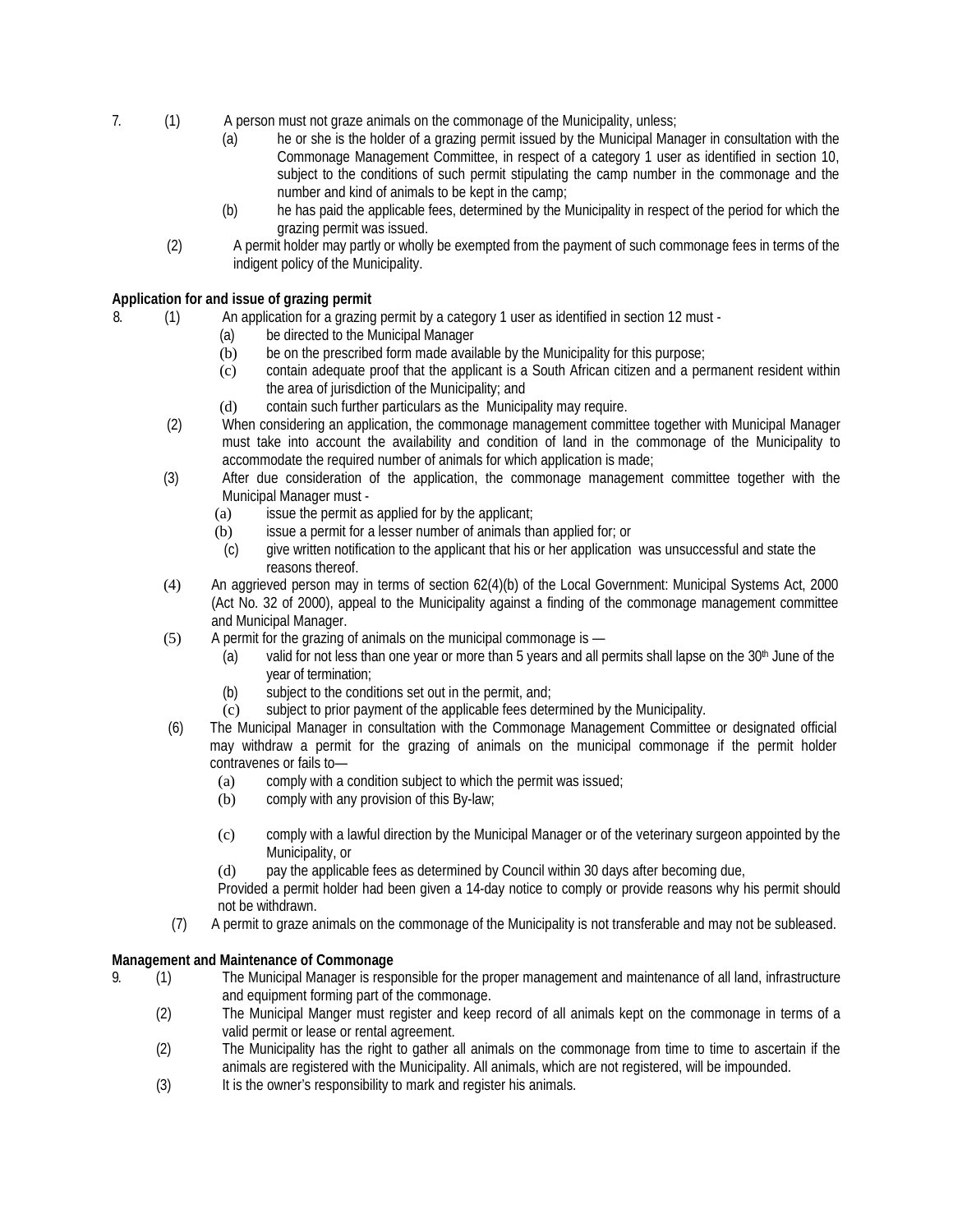# **Appointment of Municipal Commonage Manager**

10. The Municipality may appoint a commonage- manager with agricultural-, business- and communication skills on a performance based fixed term contract as contemplated in section 57 of the Local Government: Municipal Systems Act, Act, 2000 (Act No. 32 of 2000) or any suitable person or official to fulfil the functions prescribed by the Municipal Manager.

# **Categories of commonage users and pasture farming**

- 11. Only a person or farmer falling within one of the following categories may obtain a grazing permit from the municipality or commonage management committee or enter into a livestock farming agreement with the commonage management committee for a period not less than one year but not exceeding five years:-
	- (1) Category 1 user consisting of:-
		-
		- (a) new entrants into the commonage farming system;<br>(b) subsistence or indigent users using commonage I subsistence or indigent users using commonage land to supplement income but are not able to graduate to commercial farming.
		- (c) Minimum requirements for a person to qualify as category 1 user:-
			- (i) be a registered owner of animals;
			- (ii) must be resident in the town owning the commonage
			- (iii) must obtain an annual grazing permit from the commonage management committee or municipality;
			- (iv) must have a maximum number of 5 cattle, or 30 sheep or 30 goats or a combination of animals equal to 5 cattle as determined by Department of Agriculture.
	- (2) Category 2 user consisting of farmers:-
		- (a) sharing a piece of the commonage with a maximum number of 4 other commonage farmers in

terms of a lease agreement with the commonage management committee, and

- (b) having at least 5 cattle, or 30 sheep or 30 goats or a combination of animals that is equivalent to 5 cattle; but not more than 15 cattle, or 90 sheep or 90 goats or a combination that is equivalent to 15 cattle.
- (3) Category 3 users consisting of farmers:-
	- (a) renting or leasing his or her own piece of land from the commonage management committee, and<br>(b) having at least 15 cattle, or 90 sheep or 90 goats or a combination of animals equal to 15 cattle bu
	- having at least 15 cattle, or 90 sheep or 90 goats or a combination of animals equal to 15 cattle but not more than 30 cattle, or 180 sheep or 180 goats or a combination of animals equal to 30 cattle;
- (4) Any farmer with more livestock than mentioned in subsection (3)(b) must be assisted by the Provincial Land Reform Office to purchase own land not forming part of the commonage.

### **Categories of farmers and irrigation farming**

- 12. Only a farmer falling within one of the following categories may enter into an irrigation farming agreement with the commonage management committee for a period not less than one year but not exceeding five years:-
	- (1) Category 1 farmers consisting of farmers:-
		- (a) belonging to a farming co-operative;<br>(b) who have a constitution approved by
			- who have a constitution approved by the municipality or commonage management committee, and
		- (c) with a maximum allocation of 3ha irrigational land.
	- (2) Category 2 farmers consisting of farmers:-
		- (a) who have been allocated not less than 3ha and not more than 10ha irrigational land for personal use, and
		- (b) with a rental agreement signed with the municipality or commonage management committee.
	- (3) Any farmer with more than 10ha irrigational land must be assisted by the Provincial Land Reform Office to purchase own land not forming part of the commonage.

### **Prevention of Veld Fires**

13. The Municipal Manager or Fire Protection Association established in terms of the National Veld and Forest Fires Act, 1998 (Act No. 101 of 1998) must provide a firebreak to a permit holder, lessee or renter.

### **Prohibited Actions**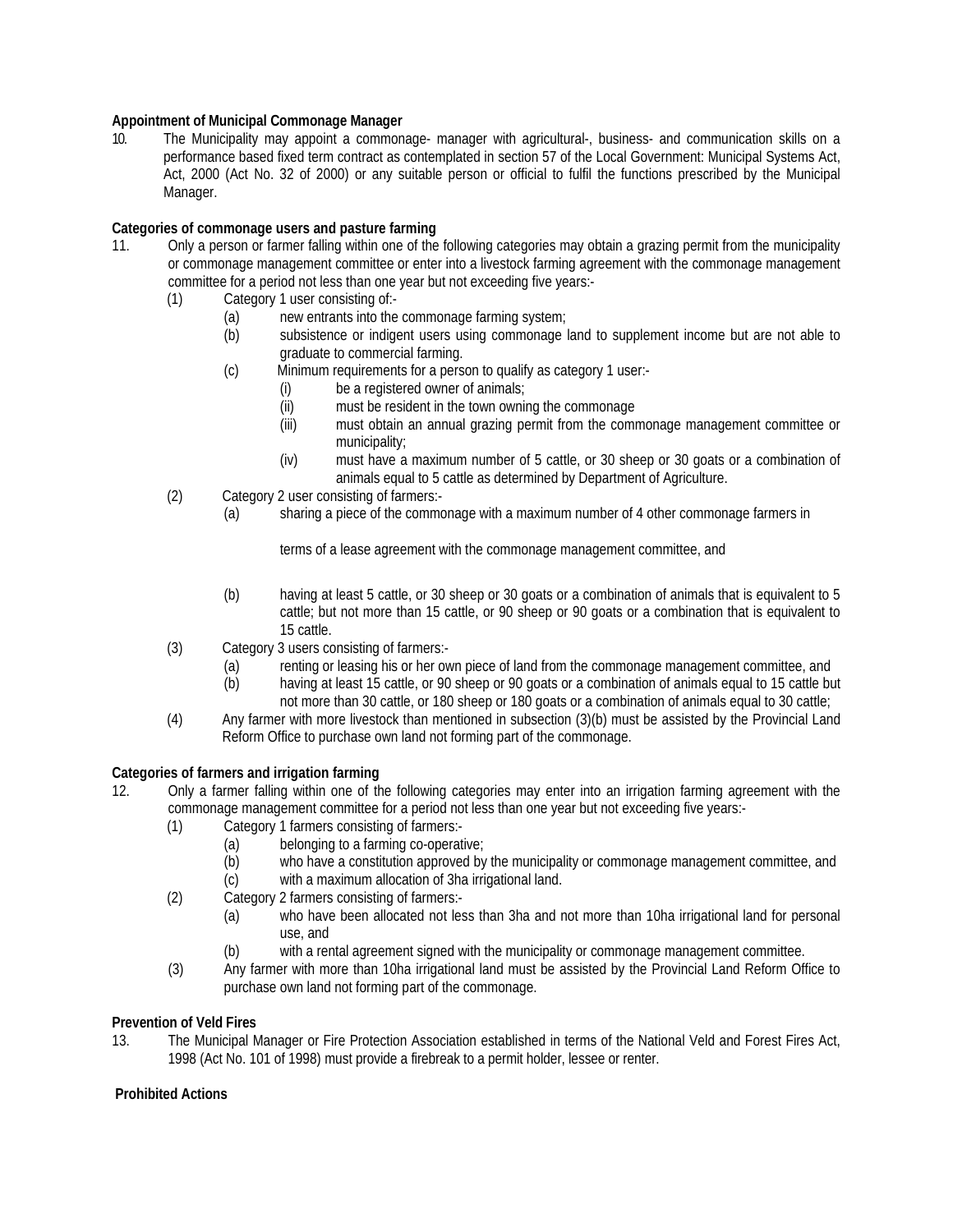- 14. (1) A person is not allowed to keep any animal in any residential area or on the boundaries thereof<br>(2) A person is not allowed to keep a pig on the commonage in any place other than in an enclosu
	- A person is not allowed to keep a pig on the commonage in any place other than in an enclosure or cage as approved by the Municipal Manager;
	- (3) A person is not allowed to keep on the commonage any animal of which he is not the bona fide owner;
	- (4) A person is not allowed to kill and or slaughter any animal on the commonage, save for the purpose of disposing of the carcass of a dead animal.
	- (5) A person is not allowed in, on or at any of the Municipality's water resources without prior written approval from the Municipality;
	- (6) A person must not erect any hut, shelter, kraal, habitation or structure of any kind nor occupy, camp or squat on any portion of the commonage or in any street, or road, thoroughfare or public place without the prior written consent of the Municipality;
	- (7) A person must not without prior permission of the Municipality, accumulate, dump or deposit or cause to be accumulated, dump or deposited on any portion of the commonage any scrap or waste;
	- (8) A person must not on the commonage dig or remove soil, clay, sand, gravel or boulders without a valid and current permit issued by the municipality;
	- (9) A person must not make bricks, or erect brick-, lime or charcoal kilns, on any portion of the commonage, on the any land within the municipal area, or on land under control of the municipality, without prior written consent of the Municipality, except on land denoted for such purposes in terms of an approved spatial development plan and zoning scheme and further subject to payment of the fees determined by municipality;
	- (10) A person must not cut, damage, burn, destroy, gather or remove any plants, shrubs, trees, timber, firewood, brushwood, manure or any grass growing or being upon any portion of grazing camps on the commonage without prior written permission of the Municipality;
	- (11) A person must not interfere with or cause damage to any fence, gate, drinking trough, water tap or other appliance or thing, or set fire to the pasture or any bush, tree, shrub on the commonage;
	- (12) A person must not make use of any road over the commonage other than such roads as must be allowed open by the municipality from time to time;
	- (13) A person must not deposit or in any way leave any poison for whatever purpose on the commonage without the written permission of the municipality;
	- (14) The municipality may cause traps to be set for vermin on the commonage and any person interfering with or damaging such traps in any way or letting loose or removing or causing to be loosened or removed any vermin from such traps or in any way disposing of any bodies from such a trap without the prior approval of the municipality, is guilty of an offence;
	- (15) A person must not kill, catch, capture, hunt, remove or attempt to kill, any game on the commonage;
	- (16) A person must not set traps of whatsoever description on the commonage without the prior written consent of the municipality;
	- (17) A person must not remove any bees, hives or honey from the commonage without the written permission of the Municipality;
	- (18) A person is not allowed to make an open fire on the commonage, unless it is for the purpose of making or maintaining a fire break.
	- (19) A person must not hunt, shoot, catch, disturb or kill any wild bird on the commonage or destroy or disturb the nest of any wild bird, nor shall any person remove the eggs or young thereof from such nest, and
	- (20) If the Municipality is of the opinion that it is in the public interest, it may, for such period and subject to such conditions as it may deem fit, exempt any person, group or category of persons in writing from compliance with any prohibited action in terms of this section.

### **Liability**

- 15. The permit holder, lessee or renter is liable for:-
	- (1) Any damage or claims, which originate from damage caused by his or her animal or animals outside the commonage, and.
	- (2) Any damage to or loss of the infrastructure or installations on a grazing camp, irrigation field or plot on a commonage at the expiry of the permit or lease agreement.
	- (3) Any damages resulting from non compliance of the conditions of the permit.

### **Penalties**

16. (1) A person who contravenes or fails to comply with any provision of this By-law or any requirement, condition hereunder or to pay the prescribed commonage fees due in terms of this by-law is guilty of an offence.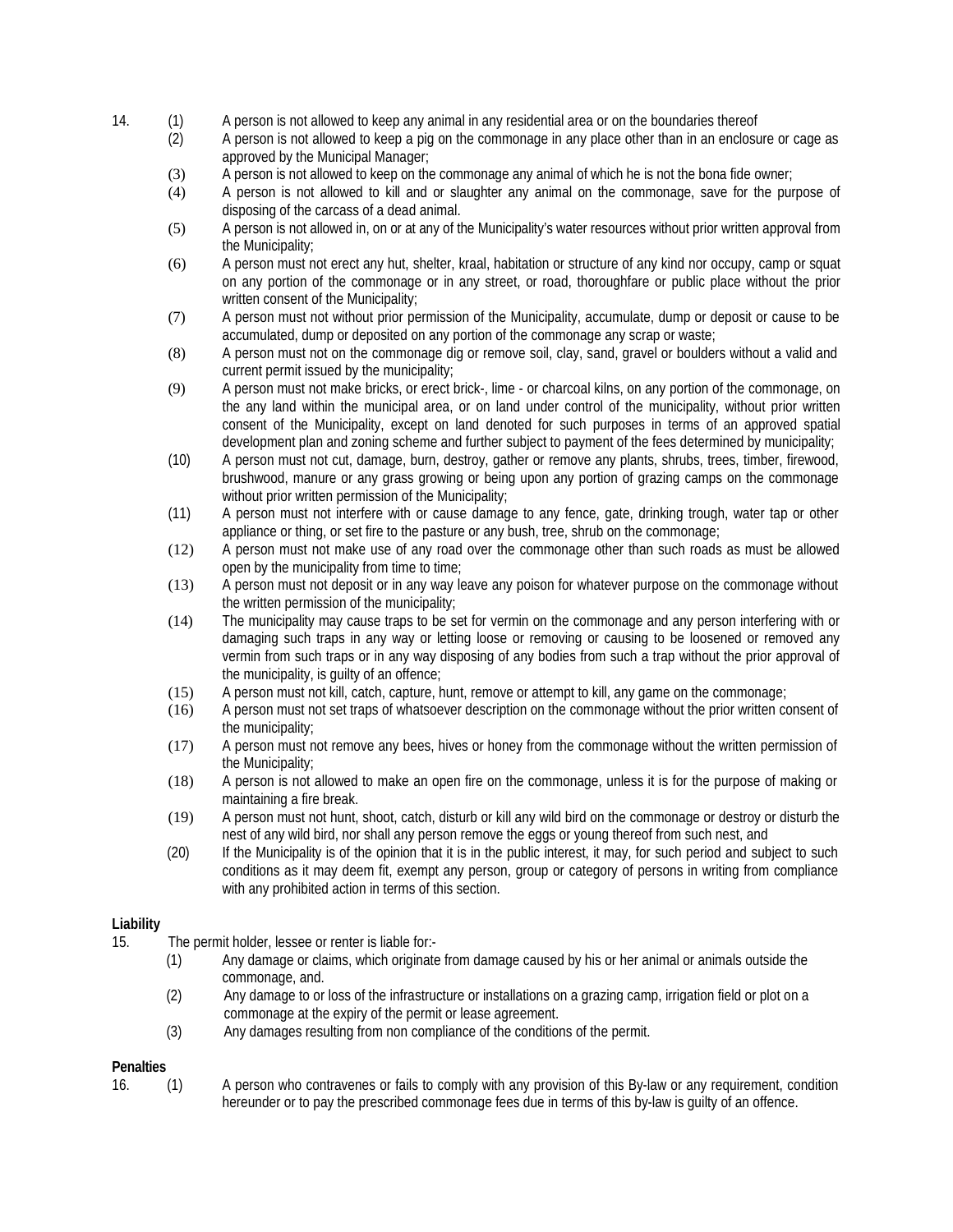(2) A person convicted of an offence in terms of subsection (1) is liable to a fine or to imprisonment or to both a fine and such imprisonment.

# **Transitional Arrangements**

17. Any permission obtained, right granted, condition imposed, activity permitted or anything done under a repealed law, is deemed to have been obtained, granted, imposed, permitted or done under the corresponding provision (if any) of this By-law, as the case may be.

# **Repeal of by-laws**

18. Any by-laws relating to commonages adopted by the Municipality or any municipality now comprising an administrative unit of the Municipality is repealed from the date of promulgation of these by-laws.

### **Short title**

19. These by- laws are called the Municipal Commonage By - Law, 2011.

### **ANNEXURE A**

### **Commonage Management Committee Structure**

- 1. The Municipal Manager must facilitate the establishment of interest groups of commonage users in each town to form interest groups representative of all like-minded users who must develop a constitution, ground rules, and an informed leadership structure who will manage the group's production and financial affairs positively;
- 2 Each interest group must in consultation with the Department of Agriculture develop and maintain a management plan for the respective enterprises of that interest group;
- 3 Two members of an interest group should be elected to a Commonage Management Committee;
- 4 The Commonage Management Committee should elect three or four representatives (or one each from the interest groups) to the Municipal Commonage Management Committee;
- 5 Each Commonage Management Committee must in consultation with the Department of Agriculture develop and maintain an overall management plan for its area, and
- 6 The Municipal Commonage Committee is accountable for all lease agreements, commonage management plans, maintenance of assets, collecting of rentals from the interest groups and the payment thereof to the Municipality.